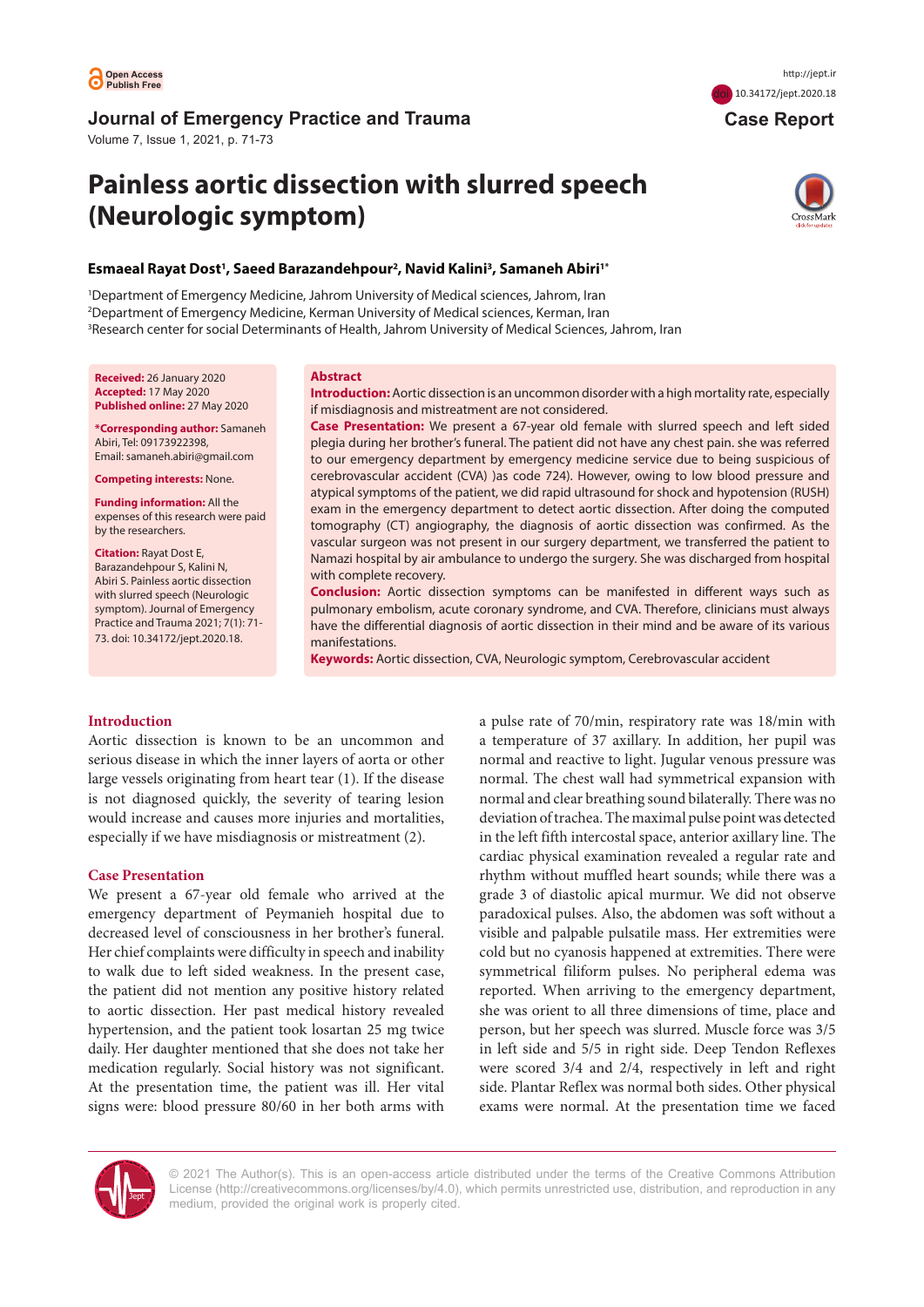impression of cerebrovascular accident (CVA) but because of hypotension with syncopal attack and presentation of neurological symptom, we decided to do rapid ultrasound for shock and hypotension (RUSH) exam at the bedside of the patient in the emergency room. Report of RUSH exam was normal except in pipe exam which is being conducted to evaluate the arterial aspect of the circulatory system. Pipe exam results were in favor of abdominal aortic dissection with aorta diameter of 3 centimeters. Also, as bedside ultrasound revealed some important information, additional imaging was requested. Computed tomography (CT) angiography of chest and abdomen was done and the diagnosis of thoracic and abdomen aortic dissection was confirmed. Due to blood pressure of 80/60 and pulse rate of 70, she did not need any hypertensive medication. We referred her to thoracic surgery department of Namazi hospital of Shiraz University of Medical Sciences by air ambulance. She had a successful emergency operation and completely recovered after the surgery. She was discharged within 30 days after the operation (Figure 1).

## **Discussion**

Aortic dissection happens when a longitudinal cleavage takes place in the aortic media, caused by a dissecting column of blood (1). Aortic dissection is an uncommon disease with a high rate of mortality and morbidity. It is mostly seen in men at the age of 60-70. It is uncommon at the age under 40. Pain seems to be the most common manifestation of aortic dissection as happens in 90% of cases. In this regard, chest pain is sharp and severe. The diagnostic criteria of aortic dissection are minimally understood. There are no definitive criteria due to wide range of symptoms as we can see in our case (1-3). Other manifestations of aortic dissection are syncope (with the incidence of 9%) or functional neurological disorder (FND) (less common in old age; 18% in old against 28% in young age), aortic regurgitation, and hypotension (1,4). Patients with aortic dissection and syncope have higher mortality rates. The risk factors of aortic dissection are age, chronic hypertension, Marfan syndrome, aortic atherosclerosis, and cocaine abuse (5-7). Our patient had both syncopal attack and FND (with higher mortality and rare presentation) (5-7). Aortic dissection has two types, namely A and B (type A has a higher mortality rate, about 22%-31%). Some cases of aortic dissection have manifestations similar to myocardial infarction (MI) and CVA. Thus, due to its similarity to other urgent diseases, if aortic dissection is misdiagnosed with MI or CVA, while having opposite treatment approaches, wrong treatment with fibrinolytic or anticoagulant can worsen the patient's condition. Diagnosis of aortic dissection should be regarded with suspicion and it should always be in mind of physicians as a potential differential diagnosis concerning MI and CVA. Physicians ought to be aware that the exact diagnosis based on symptoms may be uncertain (8-10).



**Figure 1.** Aortic dissection.

## **Conclusion**

Our case report has some important points worth considering in terms of physicians' approach to patient management. First, physicians need to consider all parts of history and take a physical examination to come up with an accurate differential diagnosis to prevent maltreatment. Second, in case of a patient with ischemic signs involving multiple vessels without a certain cause, aortic dissection should be considered, especially in patient without the presence of pain as mentioned in our case.

#### **Authors' Contributions**

All authors contributed equally to study design, drafting article, reading critically and accepted finally proof.

#### **Ethical issues**

Ethical concepts of reporting a single patient data is considered and this manuscript does not report any personal information.

#### **Acknowledgements**

We would like to thank the Clinical Research Development Unit of Peymanieh educational and research and therapeutic center of Jahrom University of Medical Sciences for supporting this research.

#### **References**

- 1. Rosendorff C. Essential Cardiology: Principles and Practice. Humana Pr Inc; 2005.
- 2. Mészáros I, Mórocz J, Szlávi J, Schmidt J, Tornóci L, Nagy L, et al. Epidemiology and clinicopathology of aortic dissection. Chest 2000; 117(5): 1271-8. doi: 10.1378/ chest.117.5.1271.
- 3. Von Kodolitsch Y, Schwartz AG, Nienaber CA. Clinical prediction of acute aortic dissection. Arch Intern Med 2000; 160(19): 2977-82. doi: 10.1001/archinte.160.19.2977.
- 4. Mehta RH, O'Gara PT, Bossone E, Nienaber CA, Myrmel T, Cooper JV, et al. Acute type A aortic dissection in the elderly: clinical characteristics, management, and outcomes in the current era. J Am Coll Cardiol 2002; 40(4): 685-92.